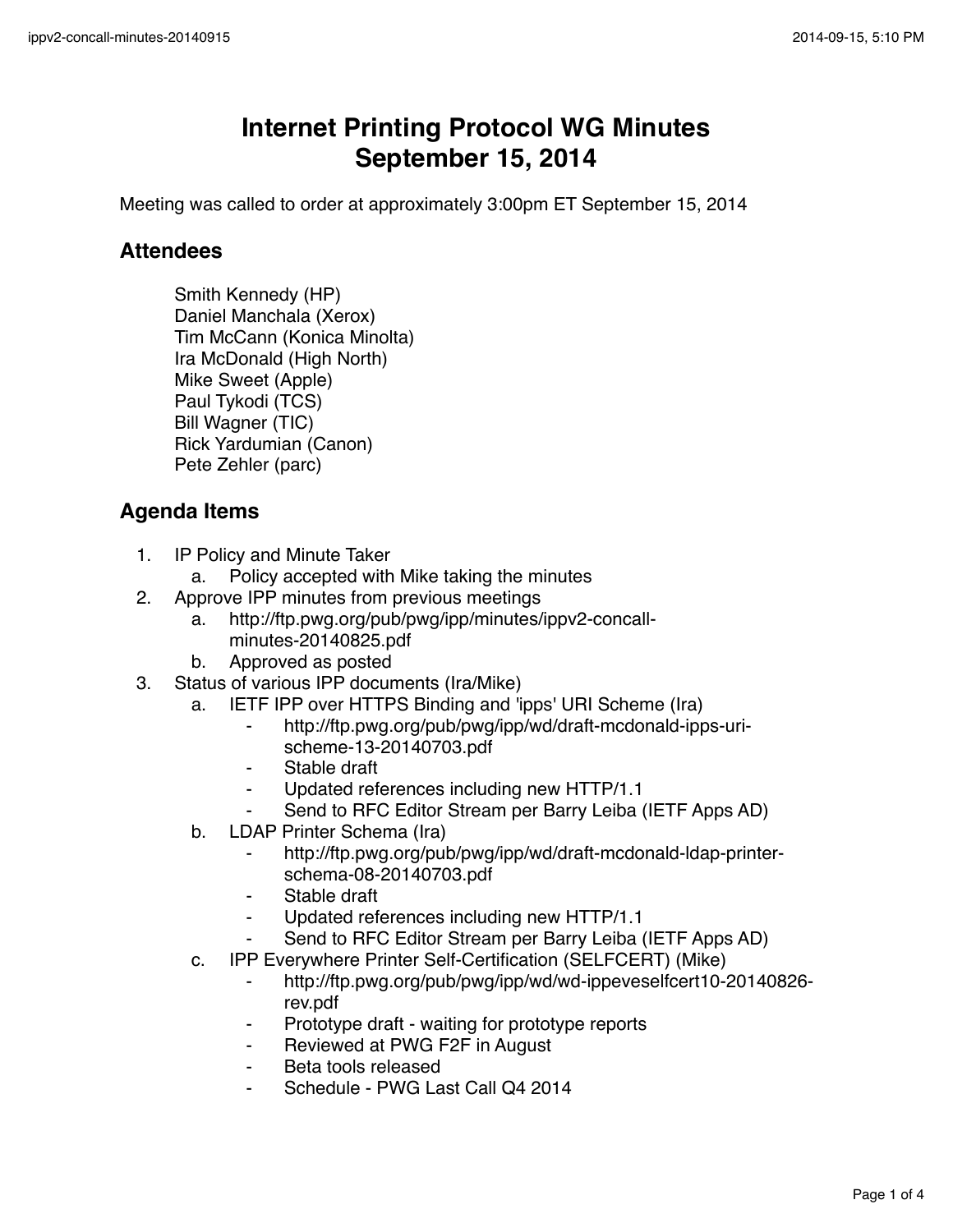- d. IPP Shared Infrastructure Extensions (INFRA) (Mike)
	- ⁃ http://ftp.pwg.org/pub/pwg/ipp/wd/wd-ippsix10-20140226-rev.pdf
	- ⁃ Prototype draft waiting for prototype reports
	- ⁃ Reviewed at PWG F2F in August
	- Schedule PWG Last Call Q4 2014
- e. IPP Scan from PWG Last Call (Pete Zehler)
	- http://ftp.pwg.org/pub/pwg/ipp/wd/wd-ippscan10-20140806.pdf
	- ⁃ http://ftp.pwg.org/pub/pwg/ipp/wd/IPPScanComments.pdf
	- ⁃ Stable draft review technical comments first (Pete will miss call)
	- ⁃ PWG Last Call (ended 07/21/14)
	- ⁃ Schedule PWG Formal Vote Q3 2014
- f. IPP Implementor's Guide v2.0 (Smith)
	- http://ftp.pwg.org/pub/pwg/ipp/wd/wd-ippig20-20140814-rev.pdf
	- ⁃ Prototype draft waiting for prototype reports
	- ⁃ Reviewed at PWG F2F in August
		- Schedule PWG Last Call Q3/Q4 2014
- 4. Review of IPP Scan (Pete Zehler)
	- a. http://ftp.pwg.org/pub/pwg/ipp/wd/wd-ippscan10-20140901-rev.pdf
	- b. http://ftp.pwg.org/pub/pwg/ipp/wd/IPP-Scan-Comments-20140901.pdf
	- c. Stable draft IPP WG should review final changes
	- d. PWG Last Call (ended 07/21/14)
	- e. Reviewed technical comments at PWG F2F in August
	- f. Schedule PWG Formal Vote Q3 2014
	- g. Section 11.1.3:
		- ⁃ Item 3: Fix (retry-timeout-default)
		- Restore item 4, drop "which MUST reflect any local ..."
	- h. Global: "[PWG5100. SCAN]" (remove space)
	- i. Section 14.2.1:
		- Fix indentation of reference that wrapped
		- Line 1124, 1148: Remove extra hyphens (also make sure everything was converted to the SM element names...)
	- j. Section 14.2.2:
		- TitleCase in InputColorMode
		- ⁃ Drop IppFeaturesSupported
		- TitleCase for JobStateReasons
	- k. Section 14.2.3: Space before period on line 1182
	- l. Section 14.2.x: Check sources for some of the elements (5100.15 or 5108.x?)
	- m. Title: "IPP Scan Service (SCAN)"
	- n. Pete to publish an update, then Mike can post the formal vote
	- o. Action: Mike to post PWG Formal Vote for IPP Scan once a new stable draft is available
- 5. Reporting Loaded Custom Media Sizes (Lee Hills, Xerox)
	- a. http://www.pwg.org/archives/ipp/2014/018185.html
	- b. Accepted as posted
	- c. Q: Material for IPP Implementor's Guide v2?
		- A: Tentatively yes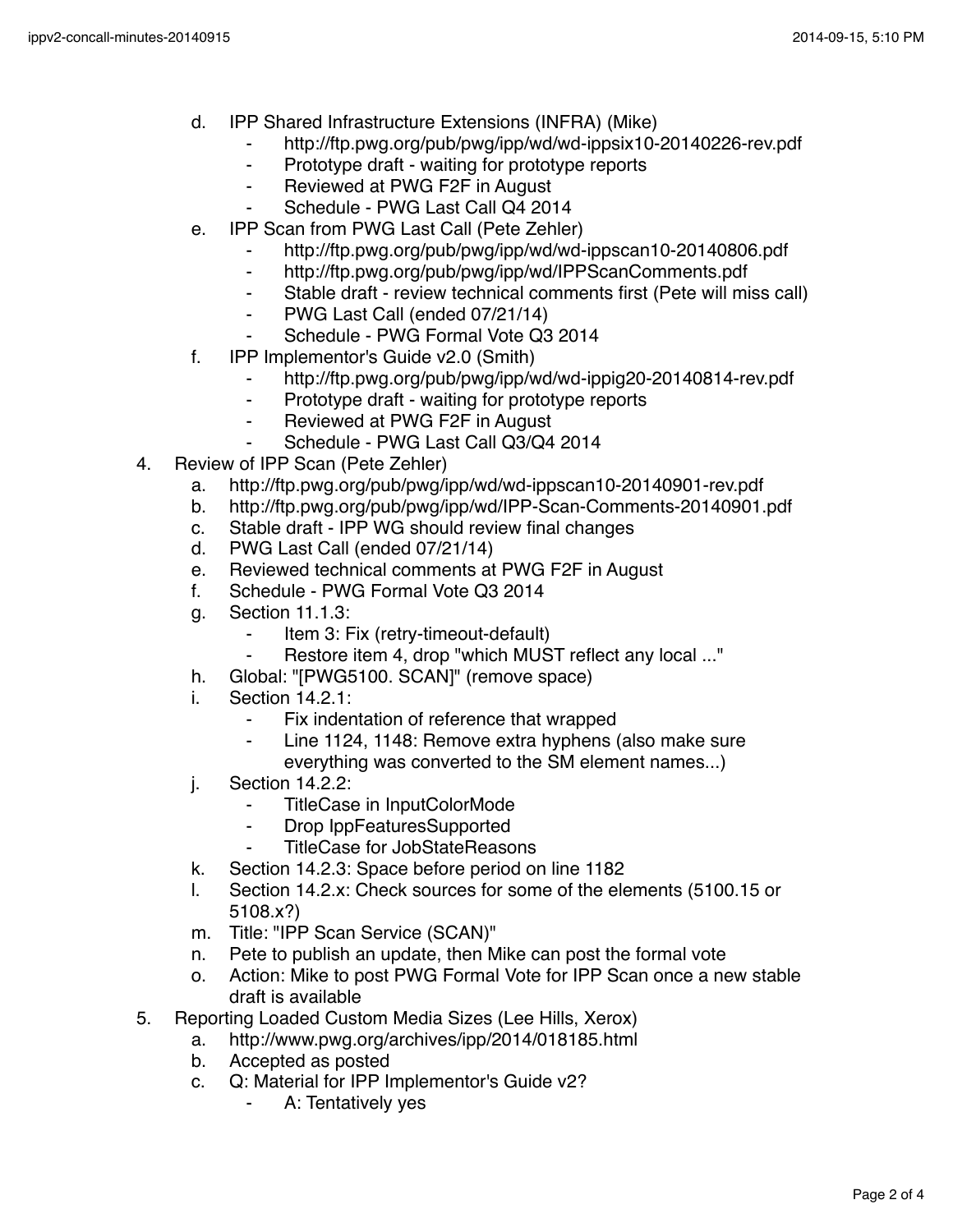- If not there, certainly in the next IPP Everywhere update
- 6. Status of IPP Finishings/2.0 (Mike)
	- a. http://ftp.pwg.org/pub/pwg/ipp/wd/wd-ippfinishings20-20140701-rev.pdf
	- b. PWG Last Call (ended 09/12/14) quorum achieved with 11 responses and 82 comments
	- c. Mike will have an updated draft for review on October 20 meeting
	- d. Schedule PWG Formal Vote Q3/Q4 2014
- 7. Review of IPP WG Charter (Ira)
	- a. http://ftp.pwg.org/pub/pwg/ipp/wd/wd-ipp-charter-20140914-rev.pdf
	- b. Interim draft IPP WG should review new changes
	- c. Updated per IPP WG review on 08/25
	- d. Line 58, item f: Drop "Printer" from "IPP Everywhere Printer"
	- e. Line 89, item m: Add Transaction-Based Printing Extensions, too
	- f. Ira to post an update before next SC meeting
	- g. Will bring this to the SC on the 25th
- 8. Review of IPP Deprecation Process (Mike)
	- a. http://ftp.pwg.org/pub/pwg/ipp/wd/wd-ipp-deprecation-policy-20140826.pdf
	- b. Interim draft IPP WG should review new changes
	- c. Updated per IPP WG review on 08/25
	- d. For implementation in IANA IPP registry (see Mike's email)
	- e. Fix "returning the deprecated attribute" in the paragraph on obsoleted attributes.
	- f. Add line numbers to file.
	- g. Fix spelling of specficiations
	- h. Drop item a in intro
	- i. "better serves the long term goals of the PWG for the IPP Model and Semantics"
	- j. Keep IG paragraphs
	- k. Retool this as the IPP IANA Registry Policy
		- Add section on not registering new type3 keyword/enum attributes, explain why
- 9. Review of fetch-status-code (Mike)
	- a. http://www.pwg.org/archives/ipp/2014/018218.html
	- b. Yes, update to type2 enum and document "only if not OK"
- 10. Review of IPP System Control Service (Mike/Ira)
	- a. http://ftp.pwg.org/pub/pwg/ipp/wd/wd-ippsystem10-20140824-rev.pdf
	- b. Interim draft complete operations and attributes lists (see change log)
	- c. For review at September 29 meeting

## **Next Steps / Open Actions**

- Next IPP conference calls September 29 and October 20, 2014 at 3pm ET (because of the holiday on the 13th)
- Review IPP System Control Service at September 29 meeting
- Review IPP Finishings 2.0 last call comments at October 20 meeting
- Action: Mike to post PWG Formal Vote for IPP Scan once a new stable draft is